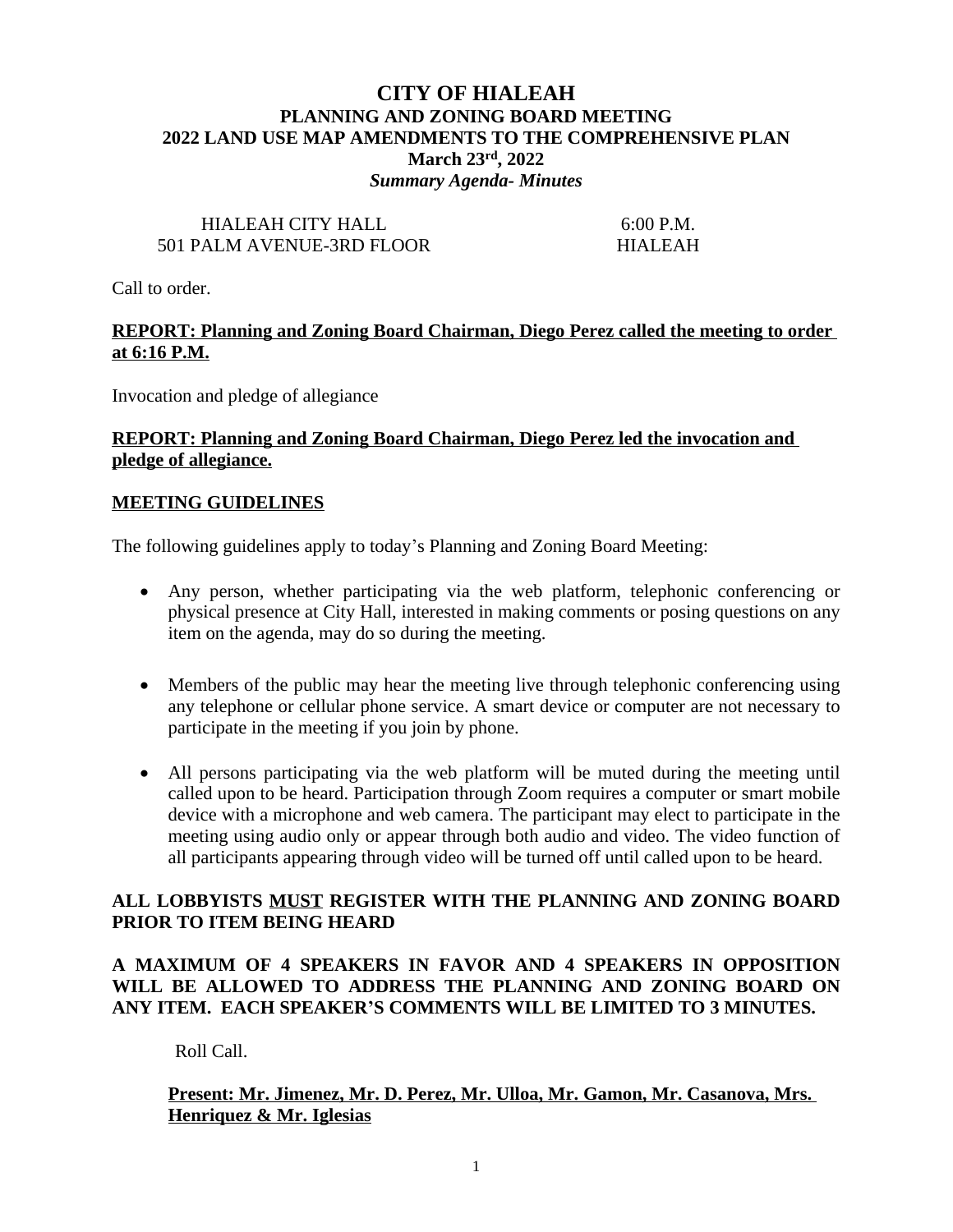### **ADMINISTRATION OF OATH TO ALL APPLICANTS AND ANYONE WHO WILL BE SPEAKING BEFORE THE BOARD ON ANY ITEM.**

SUMMARY MINUTES, OR A COPY OF THE AUDIO FILE OF THE PROCEEDINGS BEFORE THE PLANNING AND ZONING BOARD, SHALL BE PREPARED AND SUBMITTED TO THE CITY COUNCIL BEFORE ITS HEARING.

**THE PLANNING AND ZONING BOARD RECOMMENDATIONS FOR THE FOLLOWING PUBLIC HEARING REQUESTS WILL BE HEARD BY THE CITY COUNCIL, AT ITS SCHEDULED MEETING OF TUESDAY, APRIL 12TH, 2022.**

**LU-1. Small Scale Amendment** from Low Density Residential to Commercial. Property located at **4526 & 4546 Palm Avenue,** Hialeah zoned C-1 (Restricted Retail Commercial District).

 **Applicant: 4526 Property Holding LLC Planner's recommendation: Approval**

**Motion to Approve: Mr. Iglesias; Second: Mr. Casanova Motion Approved: 7-0** 

#### *Item approved*

**LU-2. Small Scale Amendment** from Low Density Residential to Transit Oriented Development District. Property located at **991 East 26th Street**, Hialeah, zoned R-1 (One-Family District).

 **Applicant: Ceasar Mestre, Esq. Planner's recommendation: Approval**

**Motion to Approve: Mr. Iglesias; Second: Mr. Gamon Motion Approved: 7-0**

*Item approved*

### **CITY OF HIALEAH PLANNING AND ZONING BOARD MEETING**

1. Approval of Planning and Zoning Board Summary Agenda of March 9<sup>th</sup>, 2022 as submitted.

# **Motion to Approve: Mr. Casanova; Second: Mr. Iglesias Motion Approved: 7-0**

#### *Item approved*

A WRITTEN DECISION AND RESOLUTION WILL BE PREPARED AND PRESENTED FOR REVIEW TO THE CITY COUNCIL. THE CITY COUNCIL IS AUTHORIZED TO AFFIRM, AFFIRM WITH CONDITIONS, OR OVERRIDE THE DECISIONS BY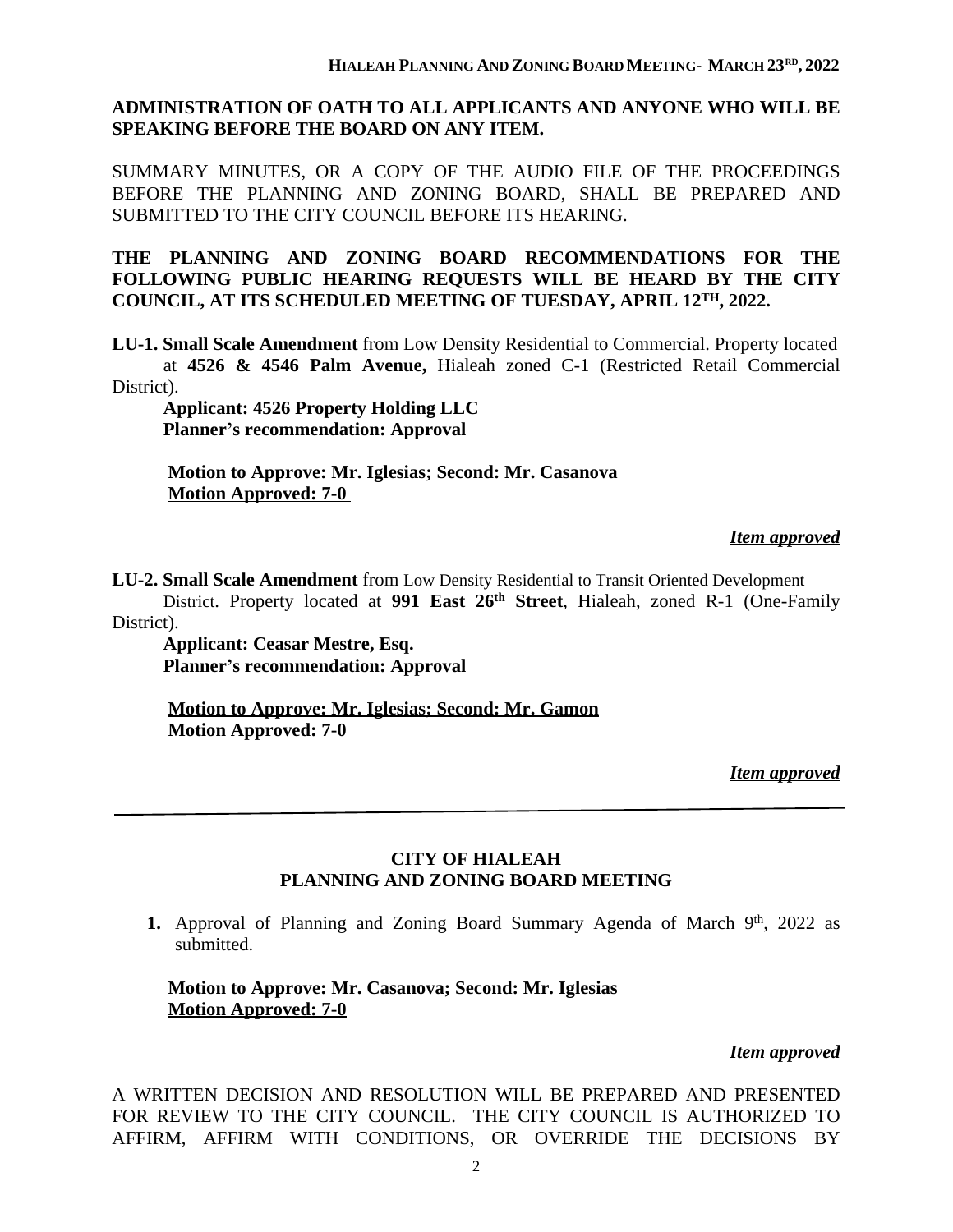RESOLUTION. AFTER THE RESOLUTION IS ADOPTED, CONTACT A MEMBER OF THE CITY CLERK'S OFFICE TO OBTAIN A COPY OF THE FINAL DECISION AND RESOLUTION. UPON YOUR RECEIPT OF THE FINAL DECISION AND RESOLUTION, CONTACT THE BUILDING DEPARTMENT TO OBTAIN YOUR REQUIRED BUILDING PERMIT. SUMMARY MINUTES, OR A COPY OF THE AUDIO FILE OF THE PROCEEDINGS BEFORE THE PLANNING AND ZONING BOARD, SHALL BE PREPARED AND SUBMITTED TO THE CITY COUNCIL BEFORE ITS HEARING.

# **THE PLANNING AND ZONING BOARD RECOMMENDATIONS FOR THE FOLLOWING PUBLIC HEARING REQUESTS WILL BE HEARD BY THE CITY COUNCIL, AT ITS SCHEDULED MEETING OF TUESDAY, APRIL 12TH, 2022.**

**2. Rezoning** property from R-1 (One-family District) to P (Parking). Property located at **390 East 43rd Street**, Hialeah, zoned R-1 (One-Family District). **Applicant: Ricardo Largo Planner's recommendation: Approval TABLED ITEM FROM MARCH 9TH, 2022 MEETING**

**Motion to Remove Item from Tabled: Mr. Casanova; Second: Mr. Iglesias Motion Approved: 7-0**

*Item removed from tabled*

**\*REPORT: Teresa Mejides-Perez, 322 East 43rd Street, Hialeah, addressed the Planning and Zoning Board in opposition to the approval of this item.**

**\*REPORT: Maria A. Mejides, 625 West 60th Street, Hialeah, addressed the Planning and Zoning Board in opposition to the approval of this item.**

**Motion to Approve: Mr. Iglesias; Second: Mr. Gamon Motion Approved: 4-3 with board members Mrs. Henriquez, Mr. Ulloa & Mr. Jimenez voting NO.**

# *Item approved*

**3. Rezoning** property from RO (Residential Office) to B-1 (Highly Restricted Retail District) and variance permit to allow 19 parking spaces, where 22 parking spaces are required. Property located at **301 East 49th Street**, Hialeah, zoned RO (Residential Office).

**Applicant: Manny Reus Planner's recommendation: Approval**

**Motion to Approve: Mr. Casanova; Second: Mr. Iglesias Motion Approved: 7-0**

# *Item approved*

**4. Rezoning** property from R-1 (One-Family District) to R-3-3 (Multiple-Family District). Variance permit to allow front setback of 10 feet, where 25 feet is the minimum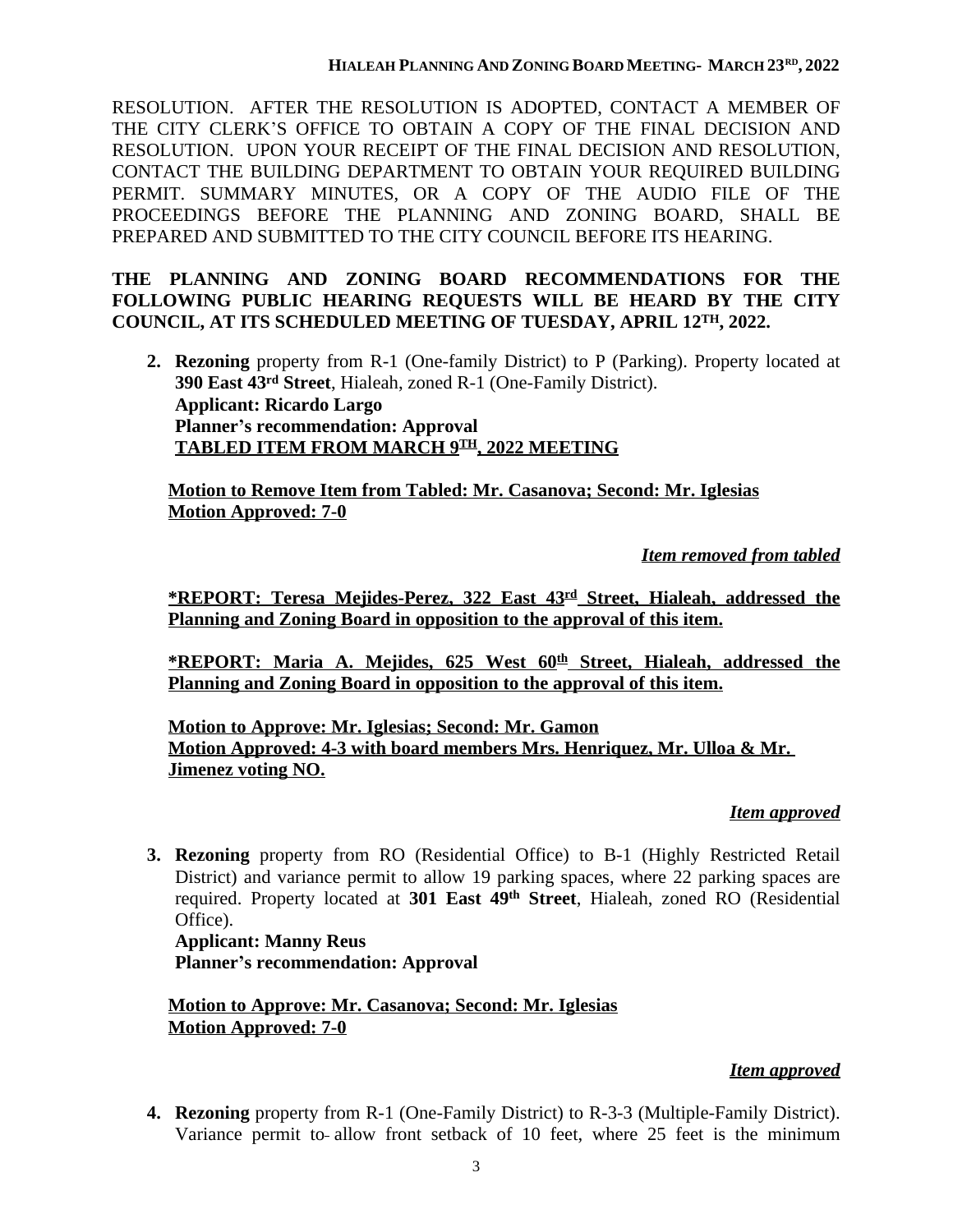#### **HIALEAH PLANNING AND ZONING BOARD MEETING- MARCH 23RD , 2022**

required; allow interior east and west side setback of 5 feet, where 10 feet is the minimum required; allow lot coverage of 51%, where 30% is the maximum allowed and allow pervious area of 24.2%, where 30% is the minimum required. Property located at **541 East 22nd Street**, Hialeah, zoned R-1 (One-Family District). **Applicant: Ricardo J. Hernandez and Maria Hernandez Planner's recommendation: Approval**

# **Motion to Approve: Mr. Casanova; Second: Mr. Iglesias Motion Approved: 7-0**

### *Item approved*

**5. Variance** permit to allow 20 parking spaces, where 32 parking spaces are required; allow 15.8% pervious area, where 18% pervious is the minimum required; partially waive 7 feet landscape buffer adjacent to the parking spaces fronting Palm Avenue and allow 3 feet front setback for dumpster enclosure, where 10 feet is the minimum required. Property located at **4526 & 4546 Palm Avenue**, Hialeah, zoned C-1 (Restricted Retail Commercial District).

**Applicant: 4526 Property Holding LLC Planner's recommendation: Approval**

#### **Motion to Approve: Mr. Iglesias; Second: Mr. Jimenez Motion Approved: 7-0**

#### *Item approved*

**6. Variance** permit to allow the expansion of a legal non-conforming use to allow the expansion of an existing behavioral health hospital; Conditional Use Permit (CUP) to allow the existing 36,950 square feet hospital with 72 beds and proposed 10,840 square feet and 20 beds addition and allow 73 parking spaces, where 115 parking spaces are required. Property located at **4225 West 20th Avenue**, Hialeah, zoned C-2 (Liberal Retail Commercial District).

**Applicant: Javier L. Vazquez, Esq. Planner's recommendation: Approval**

**\*REPORT: Nancy Font, 4110 West 19th Avenue, Hialeah, addressed the Planning and Zoning Board in opposition to the approval of this item.**

**\*REPORT: Gonzalo Vicente, 4211 West 18th Lane, Hialeah, addressed the Planning and Zoning Board in opposition to the approval of this item.**

**\*REPORT: Juan Vega, 4280 West 19th Avenue, Hialeah, addressed the Planning and Zoning Board in opposition to the approval of this item.**

**\*REPORT: Avelino Barcia, 4198 West 19th Avenue, Hialeah, addressed the Planning and Zoning Board in opposition to the approval of this item.**

**\*REPORT: Braulio Hernandez, 4220 West 18th Court, Hialeah, addressed the Planning and Zoning Board in opposition to the approval of this item.**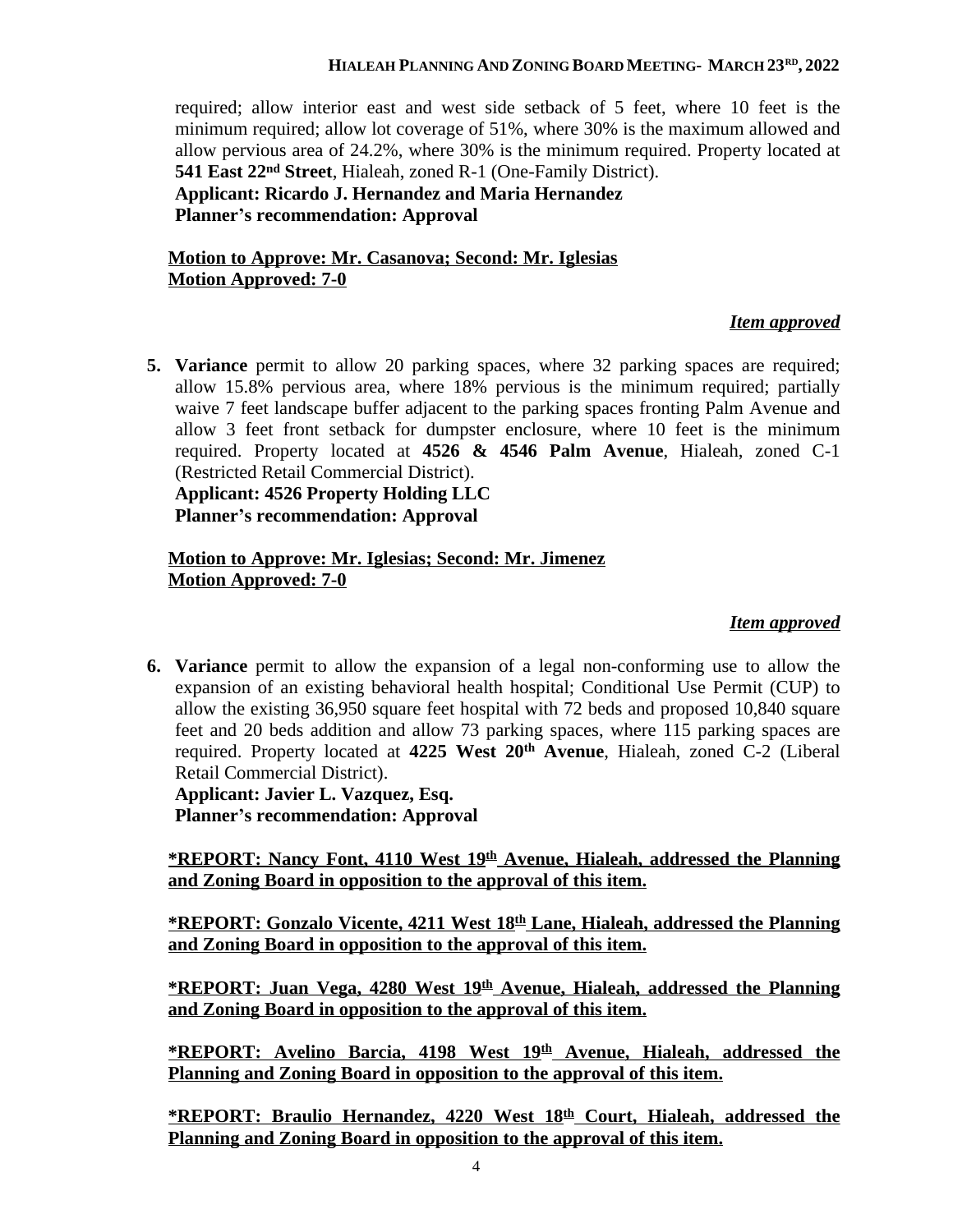**Motion to Approve with Conditions: Mr. Iglesias; Second: Mr. Ulloa Motion Approved: 7-0**

*Item approved with the conditions that a drainage plan to address current flooding issues will be prepared and the window in the proposed addition, overlooking the residential properties will have frosted glass.*

**7. Special Use Permit (SUP)** to allow an adult day training and care center for young people with disabilities ancillary to an existing church and school. Property located at **5800 Palm Avenue**, Hialeah, zoned R-1 (One-Family District). **Applicant: Mayra Sanabria Planner's recommendation: Table the item.**

# **POSTPONED UNTIL APRIL 13TH, 2022 MEETING.**

**8.** ORDINANCE OF THE MAYOR AND THE CITY COUNCIL OF THE CITY OF HIALEAH, FLORIDA, AMENDING CHAPTER 98, ENTITLED "ZONING", ARTICLE V, ZONING DISTRICT REGULATIONS, DIVISION 20, ENTITLED "ASD AUTOMOTIVE SALES DISTRICT", CREATING A NEW SECTION, 98-1294, ENTITLED "EXCEPTIONS", ESTABLISHING AN EXCEPTION ALLOWING AUTOMOBILE RENTAL SATELLITE FACILITIES TO OPERATE OUTSIDE THE AUTOMOBILE SALES DISTRICT ("ASD"), AND AMENDING CHAPTER 98, ZONING, ARTICLE V, ZONING DISTRICT REGULATIONS, DIVISION 16, C-2 LIBERAL RETAIL COMMERCIAL DISTRICT, SECTION 98-1111, OF THE CITY OF HIALEAH CODE OF ORDINANCES ENTITLED "PERMITTED USES" TO INCLUDE AUTOMOBILE RENTAL SATELITE FACILITIES WHICH WOULD PROVIDE A CONVENIENT ALTERNATIVE TO VEHICLE OWNERSHIP; REPEALING ALL ORDINANCES OR PARTS OF ORDINANCES IN CONFLICT HEREWITH; PROVIDING FOR PENALTIES FOR VIOLATION HEREOF; PROVIDING FOR A SEVERABILITY CLAUSE; PROVIDING FOR INCLUSION IN THE CODE, AND PROVIDING FOR AN EFFECTIVE DATE.

# **Motion to Approve: Mr. Casanova; Second: Mr. Iglesias Motion Approved: 7-0**

*Item approved*

# **MISCELLANEOUS ITEMS NOT REQUIRING ADVERTISING:**

**9. TENTATIVE PLAT OF PRIMA SITU Planner's recommendation: Approval**

### **Motion to Approve: Mr. Ulloa; Second: Mr. Iglesias Motion Approved: 7-0**

#### *Item approved*

**10.** Old Business. **None.**